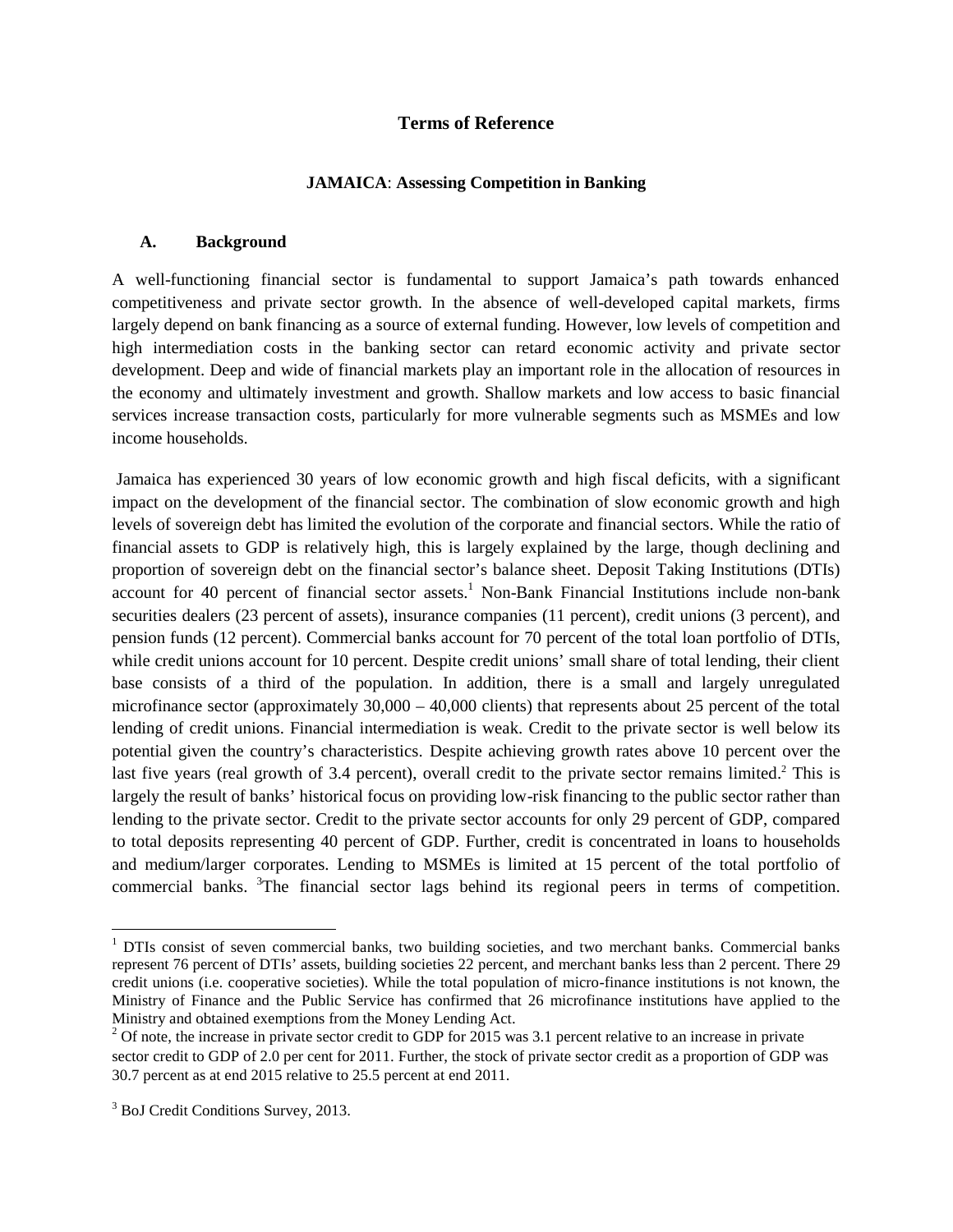Competition in the banking sector is low, with high concentration levels as two banks hold over 75 percent of total assets and deposits. The banking sector was restructured following a severe financial crisis in the 1990s and this resulted in significant concentration. This is reflected by the H-statistic for Jamaica, which stood at 0.43 in 2010, well below its regional peers and the LAC average. Furthermore, the market power of banks, as measured by the Lerner index, has increased over time, reaching 0.40 in 2010, on the high end of its regional peers.**<sup>4</sup>**



**, 2010 Figure 2: Lerner index<sup>6</sup> , 2010**

*Source: World Bank calculations, Global Financial Development Databas*Interest rates and spreads are well above regional peers and may be explained by a number of factors. The lending-deposit spread is 12 percent, compared to the 7.9 percent for the regional median, and 6.2 percent for the income group median. Historically, high sovereign borrowing needs have pushed up the lending rate and contributed to the observed high spread. The interest rate spread is further elevated by the high operating cost of the banking sector, which is likely the result of a combination of factors, including (i) high financial sector taxation

<sup>&</sup>lt;sup>4</sup> In general, higher numbers for the H-statistic indicate higher levels of competition. The Lerner index directly measures market power. Higher values of this index indicate greater market power and lower levels of bank competition.

<sup>&</sup>lt;sup>5</sup> The H-statistic is calculated by estimating the following equation:  $ln(P_{it}) = 1 + 1 ln(W_{1,it}) + 2 ln(W_{2,it}) + 3$  $ln(W_{3,i})$  +  $ln(Z_{i,i})$  +  $D$  + it. Where *i* denotes banks and *t* denotes years. P is the ratio of gross interest revenues to total assets (proxy for the output price of loans), *W1* is the ratio of interest expenses to total deposits and money market funding (proxy for input price of deposits), *W2* is the ratio of personnel expenses to total assets (proxy for input price of labor) and *W3* is the ratio of other operating and administrative expenses to total assets (proxy for input price of equipment/fixed capital). *Z* is a matrix of controls including the ratio of equity to total assets, the ratio of net loans to total assets, and the logarithm of assets (to control for bank size effects). *D* is a vector of year dummies, while i denote bank-level fixed effects. The H-statistic equals  $1 + 2 + 3$ .

 $6$  The Lerner index is computed using the formula (P-MC)/P, where P is the price of banking output prices and MC is the marginal costs. P is calculated as total bank revenue over assets and MC is calculated by taking the derivative from a translog cost function. More details can be found in Demirgüç-Kunt and Martínez Pería (2010): "A Framework for Analyzing Competition in the Banking Sector: An Application to the Case of Jordan."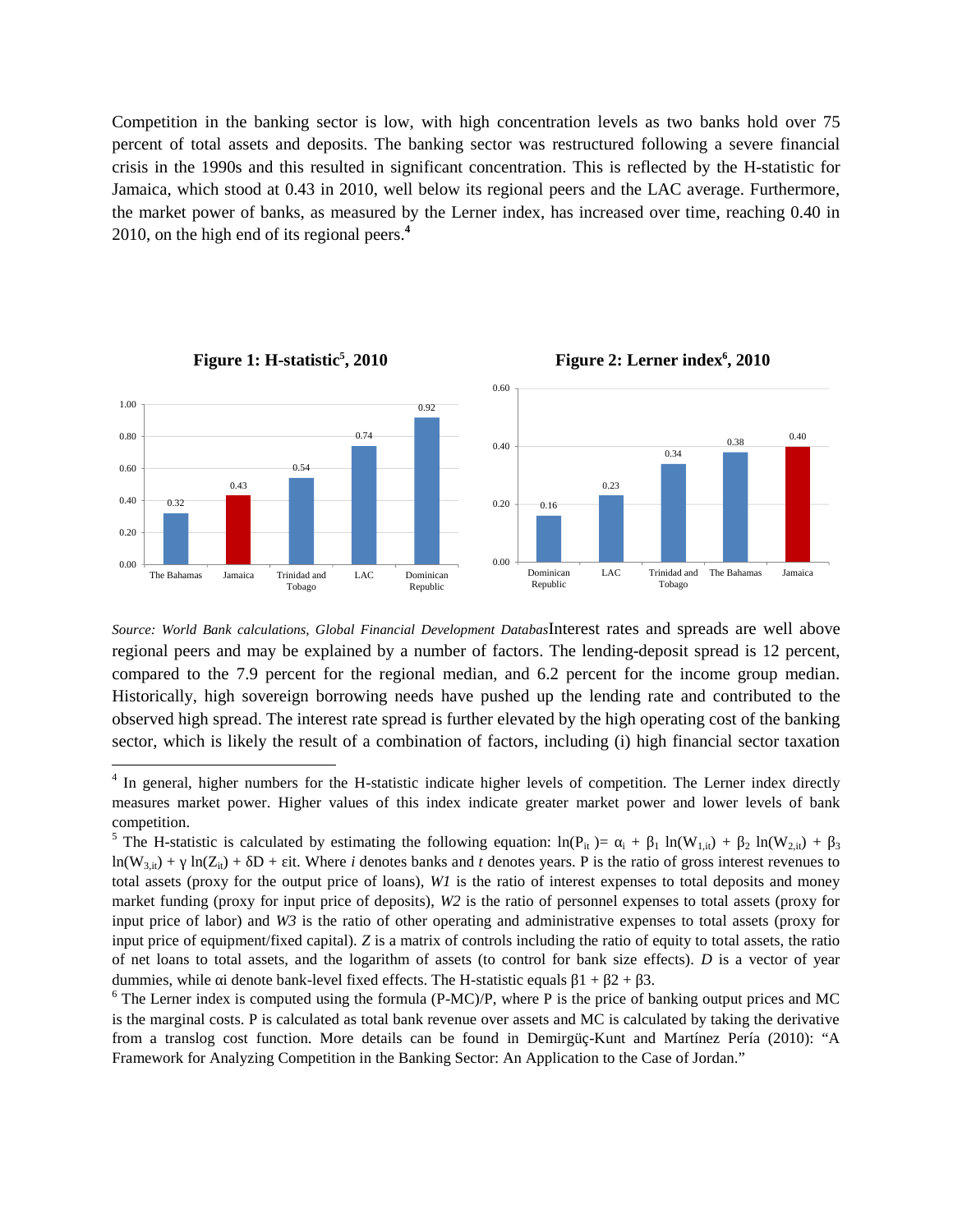(CIT and asset tax amounting to nearly 50 percent of bank revenue); (ii) high personnel cost due to unionized wage structure; (iii) high percentage of cash transactions and underdeveloped of electronic payment and transaction systems; and (iv) high operating expenditure including elevated security costs. In addition, high credit risk as a result of large information asymmetries in the market have contributed to high spreads. Given the incipient situation of the three credit bureaus, financial institutions have not been able to accurately assess borrowers' level of indebtedness and repayment capacity. As a result, credit activity is low and highly concentrated in existing customers.



**Figure 4. Interest Rate Spreads and Credit to**

 $120$ 

100

80

 $40$ 

 $20$ 

 $\alpha$ 

 $60\frac{6}{3}$ 

*Source: IMF, Article IV, June 2016*

Low levels of financial intermediation are further affected by the high level of informality, with cash largely dominating day-to-day transactions. While Jamaica has the highest proportion of formally banked adults among middle income countries in Latin America and the Caribbean (LAC) with 78 per cent of adults owning an account at a financial institution, usage is relatively low. Twenty-three per cent of Jamaican account holders have not made a deposit into or withdrawal from their account in the past year. This rate of account inactivity is higher than the average in the LAC region, or upper middle income country group, both at 11 per cent. Among wage earners, 65 per cent receive wages primarily in cash, as opposed to 35 per cent who report receiving wages through an account at a financial institution. Of those who report sending or receiving domestic remittances, 35 per cent use their account at a financial institution to do so, 28 per cent use an over-the-counter transaction (e.g., Western Union) and 37 per cent report doing so exclusively via cash. Among the 11 per cent of Jamaicans who have received a social transfer from the Government in the past year, 34 per cent report that this payment was made in cash. Agriculture-related payments (reported by 15 per cent of the population) are also made overwhelmingly in cash.

Development and usage of digital retail payments instruments is relatively low. Although there is an increasing range of retail electronic payments available, cheques remain the most widely used non-cash payment instrument. The use of digital payment instruments, including card-, mobile- and internet-based, is low. While 65 per cent of Jamaicans report owning a debit card, just 25 per cent have used it in the past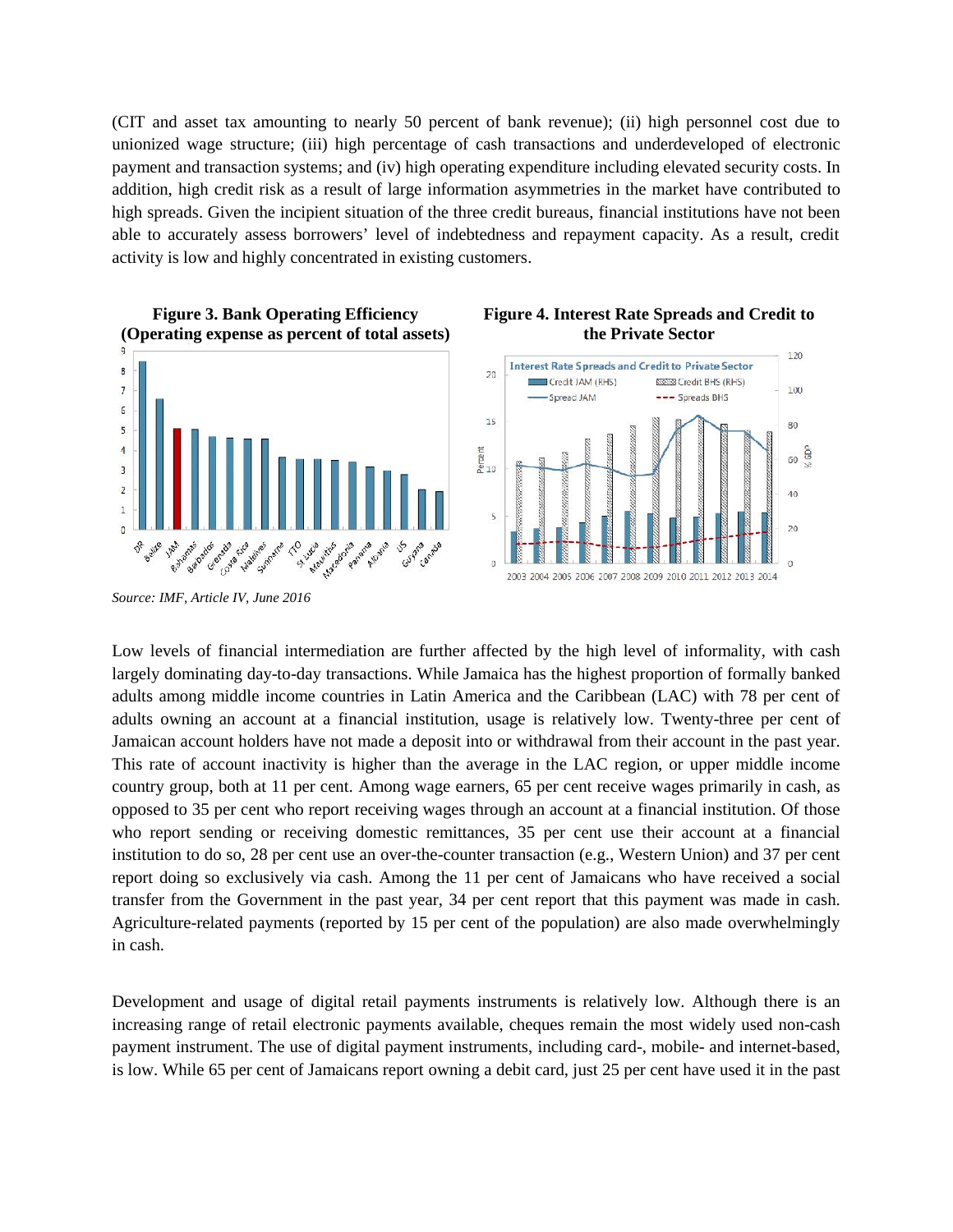year. The penetration of non-traditional distribution channels, whether electronic or through mobile technology, remains limited.

Bank of Jamaica is providing a framework that can support and accelerate a shift towards the wider use of electronic payments. BoJ approved two pilot projects of non-bank payment service providers using mobile technology. In addition, the Bank is stepping up its regulatory efforts in order to facilitate financial inclusion and provide an impetus to the use of retail electronic payments. In 2013, BoJ issued "Guidelines for Electronic Retail Payment Services", permitting both banks and non-bank payment service providers to provide retail electronic payments, including through agents. Simplified KYC requirements have been prescribed for users to avail retail electronic services from non-bank service providers. The Guidelines require non-bank payment service providers to deposit customer funds in specialized trust accounts in deposit taking institutions regulated by BoJ, with bankruptcy remote provisions. They also provide BoJ the right to prohibit exclusivity arrangements in the interest of development, access and utilization of electronic retail payment services.

# **Objective**

The objective of the proposed study is to assess competition in the space/market in which commercial banks operate, identify bottlenecks and impediments and propose policy recommendations for improved competition. The analysis will compare indicators internationally (regional and peer countries) and within the domestic market, with special attention to bank size, market potential and the prospects for sustainable growth of the banking sector. In particular, the analysis will: (i) analyze overall competition levels in the banking sector; (ii) analyze and identify the key components and drivers of interest rates and spreads in Jamaica; (iii) analyze competition issues affecting the usage of digital payment instruments; (iv) analyze the efficiency of commercial banks; (v) assess the factors affecting access to services by various segments of users and (vi) propose policy recommendations to foster greater competition having regard to financial stability and systemic risk considerations.

### **Scope of Work**

The proposed analysis to assess competition in the banking sector will be based on a multipronged approach on the supply side. It is intended that a separate demand-side assessment will be conducted which will include inter alia, focus group testing, a demand-side survey and the assessment of customer complaints.

On the supply side, the following analysis will be conducted. First, an analysis of the structure of the banking system will be conducted, including ownership, concentration and balance sheet structure. Secondly, a contestability analysis will look at the regulations, procedures and practices affecting entry in the market. Thirdly, an efficiency analysis will be carried out, looking at indicators of revenues, costs, interest rates and spreads. A quantitative analysis will carry out a decomposition of interest rates (by sector if feasible) to identify the drivers of the spreads. Finally, relevant competition tests will be calculated. The study will go in depth into the analysis of banks' balance sheets, operational efficiency and productivity**.** The analysis will explore how commercial banks set their lending rates and what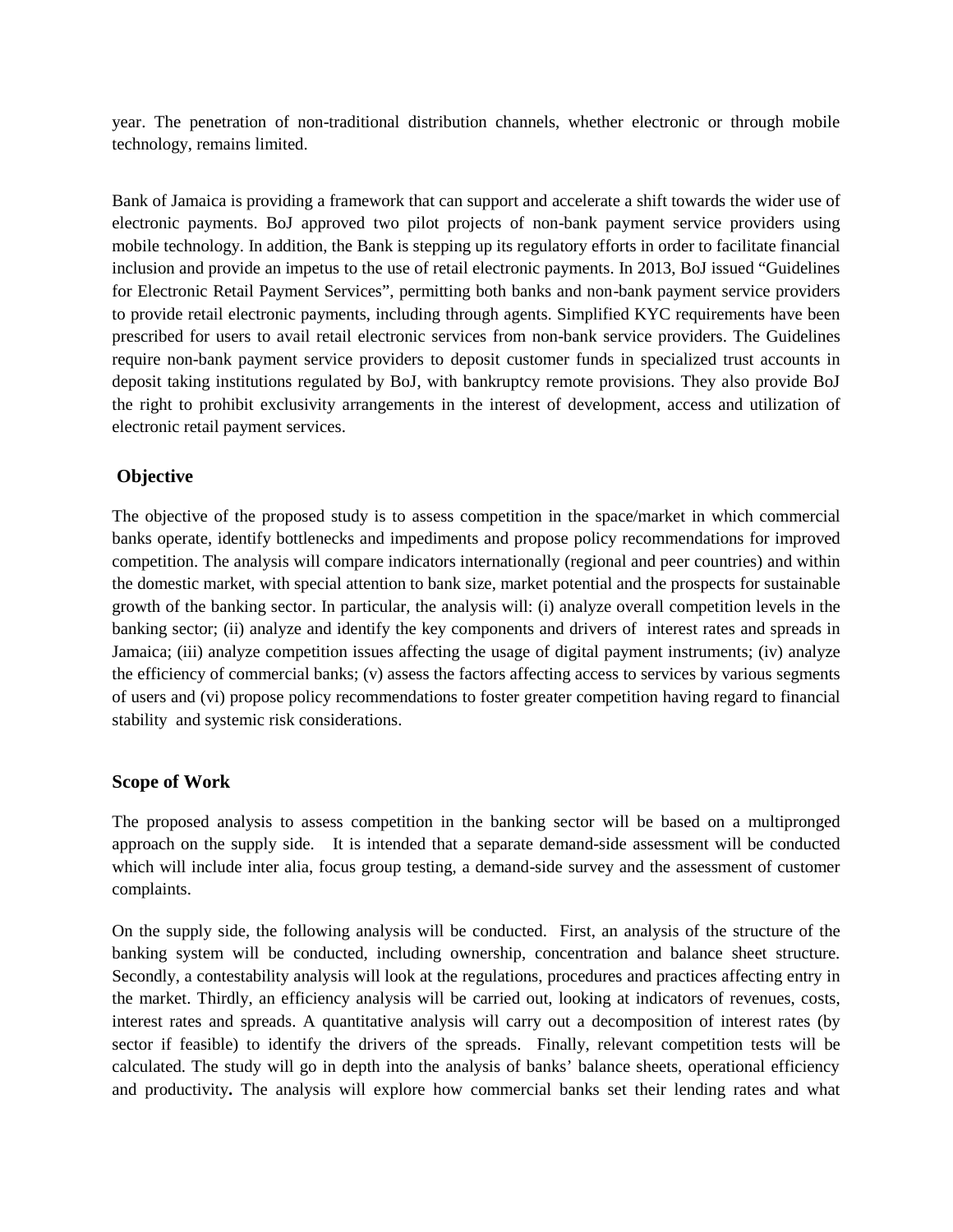explains the high spreads by: (i) analyzing commercial bank operations (business models, funding structure and costs) and the business environment over time;( ii) analyzing commercial banks products and accessibility; (iii) analyzing the behavior of the spectrum of interest rates across time; (iv) analyzing the decomposition of effective interest rate spreads of all banks in the system; and (v) conducting regression analyses on the determinants of spreads and margins to further elucidate the findings of the decomposition analysis. Key business enabling factors will be brought into the analysis, particularly macroeconomic variables and the impact of the legal and regulatory framework.

To the extent possible, the analysis will compare indicators internationally with peer and income group countries and also within the domestic market. If appropriate, the analysis should also make clear distinctions among groups of banks (classified mainly by size), since in many respects these groups may behave differently and respond to different incentives. This is particularly relevant given the fact that overall results for the Jamaican market would tend to be driven by the performance of the two largest banks. Results will be benchmarked against regional peer countries to highlight factors that are common to others and those that are unique to the Jamaican context.

#### **Key questions to guide this study will focus on:**

- a. What are the main factors explaining low competition outcomes in Jamaica? What are the barriers to entry and exit for the banking sector, both in terms of the regulatory framework as well as features of the Jamaican economy?
- b. What are the causes behind high interest rates and spreads in the country?
- c. Are there any specific bottlenecks to deepen usage of digital retail payment instruments? How does technology affect competition for the delivery of services?
- d. What are the issues related to a low domestic savings rate in the economy?
- e. What are the factors which are affecting the volume of private sector credit, (i.e. credit to GDP ratio)? What are the constraints to financial intermediation?
- f. Are there institutional arrangements such as ATM networks, robust credit ratings systems, good governance and risk management practices which could be leveraged to foster greater competition?
- g. To what extent do the fee pricing policies for financial services offered by the banks affect competition? What are the factors which influence the manner in which banks set their fees or adjust their interest rates? Is there any evidence of anti-competitive behaviour by the commercial banks?
- h. How can the authorities facilitate greater usage of financial products and services, technology and credit reporting?
- i. What interventions can policy makers undertake to foster greater competition?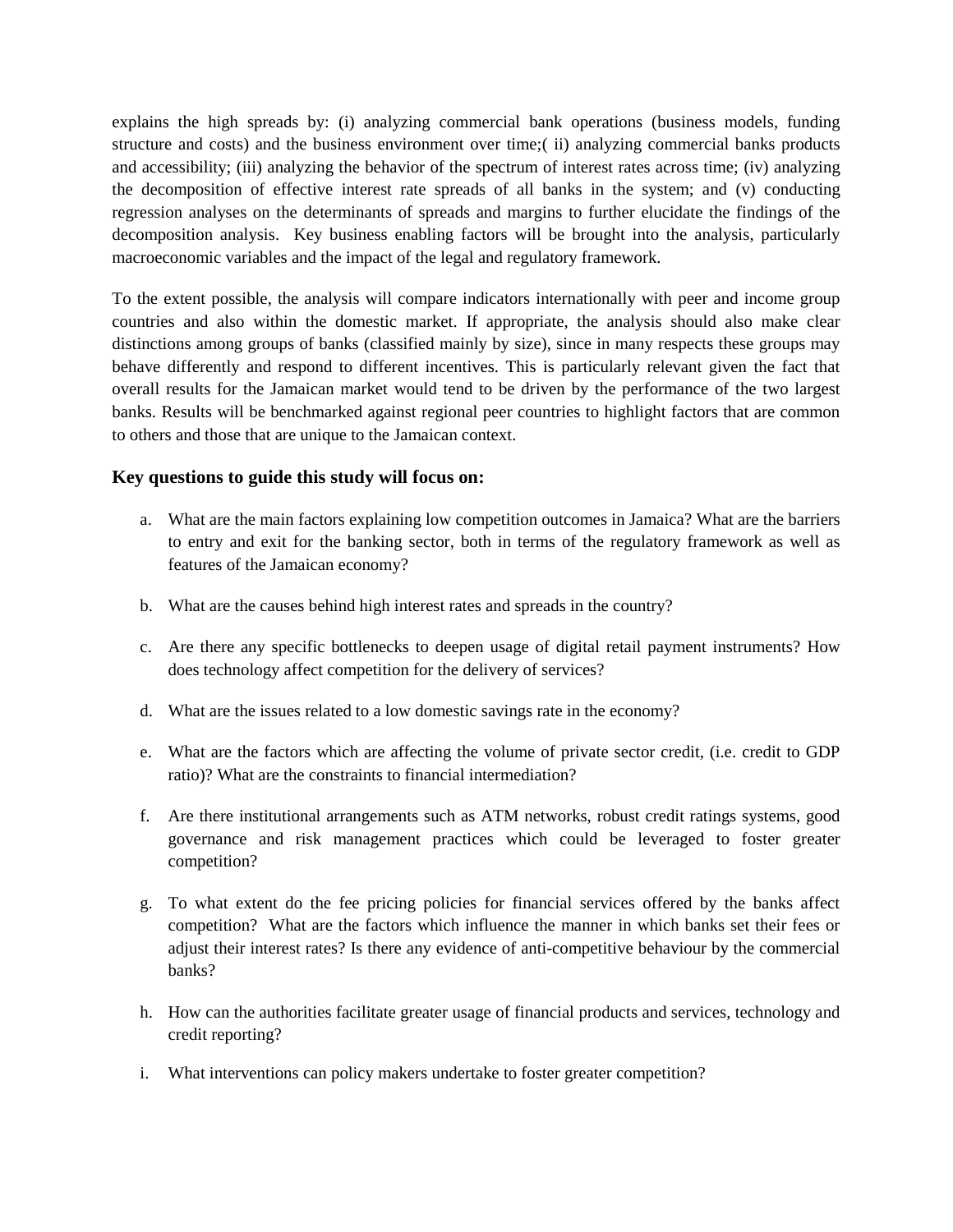### **Methodology**

The analysis will review the structure, development and competition in banking services. In particular, the study will analyze the volume of credit, sectoral allocations, interest rates and margins at a disaggregated level. The availability of detailed bank-specific data will, to a large extent, dictate the type of analysis that can be undertaken regarding the micro-drivers of interest rates and spreads. Detailed data will support a richer analysis of spread drivers, in particular for looking at the sectoral allocation of credit (e.g., consumer, large firms, small firms, etc.). In that framework, the study should aim at exploring the extent of banking competition at the disaggregated level and link such findings to structural features (e.g., public information availability) and industry structure that may hinder or enhance competition in the provision of credit. The study will build on recent financial sector diagnostic work done for Jamaica, including the already identified barriers, and will be supported by a review of the existing extensive literature on banking sector competition.

In terms of data collection, the analysis will include: (i) field interviews, (ii) fundamental analysis and (iii) regression analysis. Information will be directly collected from banks (with standard definitions to allow comparability) on types of products and costs of intermediation. Subject to availability of resources, a supply side survey of banks to assess current capacity, business model, lending practices and fee structures will be considered, subject to data availability.

## **Proposed Approach for the Supply Side**

- **(a) Overview of Financial Intermediation in Jamaica and Access to Financial Services:** Building on existing analytical work, a general overview on the level of financial intermediation and the factors that are hampering credit to the private sector and access to basic financial services for firms and individuals will provide context for the study.
- **(b) Market Analysis:** This section will explore the characteristics of the current demand for financing; supply and demand for financial products and the current existing gaps. It will further focus on assessing whether banks capture savings and on-lend enough resources where it is necessary. This section will review banks' business models, products, target segments and market strategy. This will require:
	- o Review of existing portfolios by sector of individual banks
	- o Interviews with banks to understand their portfolio of products, business strategy and priorities for future growth
	- o Review of existing capacity, skills and lending practices/methodologies
- **(c) Banking Sector Structure:** The analysis on the structure refers to the composition of the sector and banking activities. This section will analyze concentration, as measured by Herfindahl indices, as well as market share and the balance sheet structure of the sector by reviewing the evolution and composition of institutions' assets and liabilities.
- **(d) Contestability Analysis:** This section will focus on assessing the ease of entry and exit for market participants. Contestability analysis includes reference to regulatory and other barriers to entry, as the numbers of players becomes of greater concern where there are high barriers to entry or restricted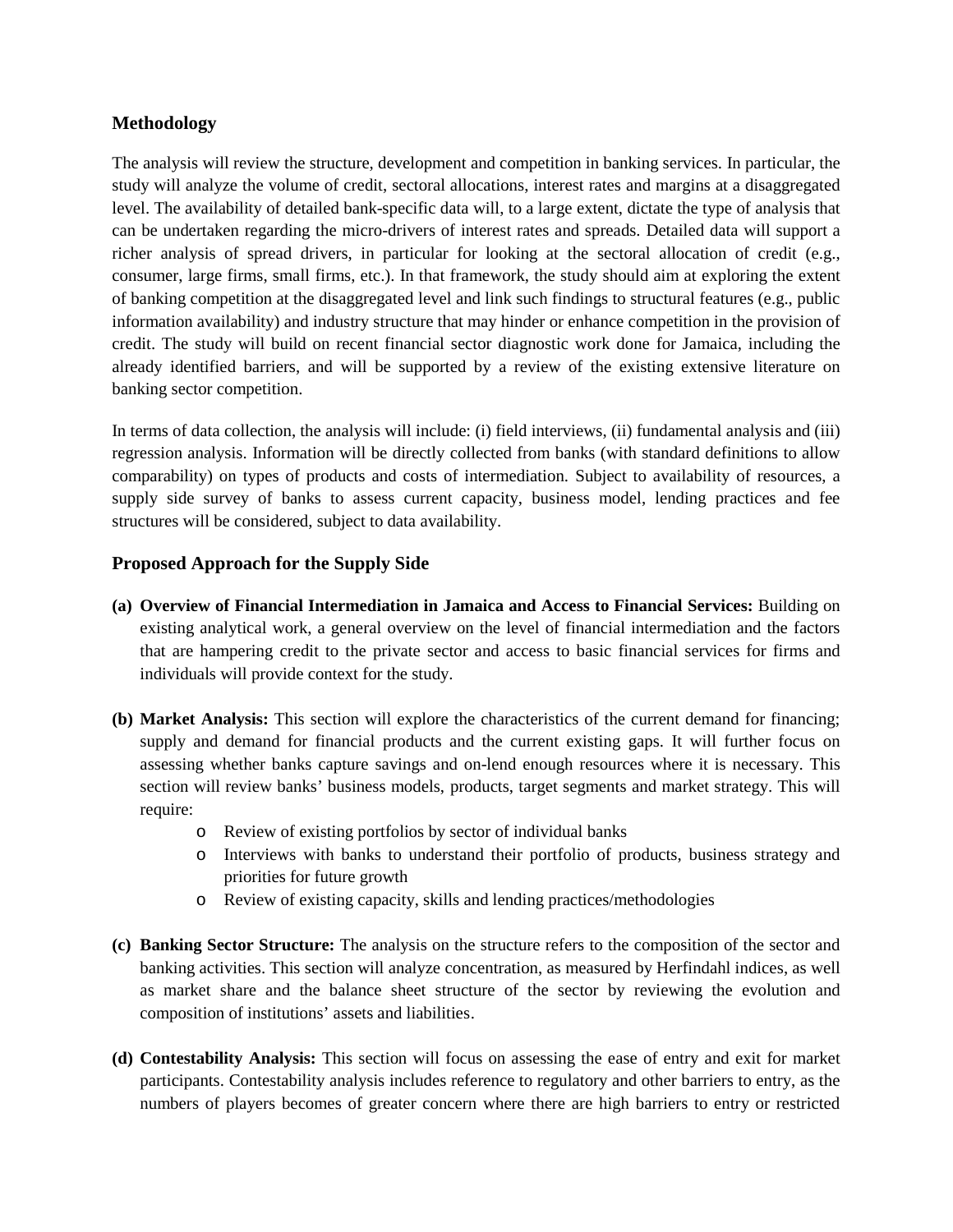access to essential infrastructure, such as the payments system. The analysis will need also to include an understanding of the supply location, ownership, technology and history of the industry, as well as regulatory conditions. This will include regulations that enable bank entry and operation, as well as those that promote transparency and disclosure bringing greater contestability to the market. This section will also analyze the role of credit bureaus, payment systems and regulations overall to support banking competition. A market is contestable if the threat of bank entry and exit exerts pressure on incumbent banks and helps keep the sector competitive, even in a highly concentrated banking sector.

- **(e) Efficiency Analysis:** This section will assess cost effectiveness in the banking sector by:
	- analyzing interest rates and margins (disaggregating all the revenues, costs and risks of the banking system into different lines) and
	- conducting a decomposition of spreads and profits (fees from payments and accounts, fees for advisory services, income from deposits, etc.).
- **(f) Competition Measures and Factors explaining Intermediation Costs:** This section will conduct:
	- a regression analysis on the determinants of spreads and margins to further elucidate the findings of the decomposition and the analysis on margins,
	- a productivity and cost analysis (distinguishing between funding costs, operating costs, delinquency costs, etc.),
	- estimates of competition indicators and
	- a country-level benchmarking exercise of financial sector outcomes with peer countries.

### **Policy Implications & Recommendations**

This section will summarize findings and policy recommendations, including potential government policies and programme for promoting competition. This section will focus on analyzing: (i) existing constraints for increasing competition in financial services provided by banks, (ii) constraints for developing new products (if deemed relevant after market analysis), (iii) the role played by non-banks in the provision of finance and the role played by direct competitors of commercial banks (i.e. credit unions, building societies, microfinance institutions and merchant banks); (iv) the role of public policies to support increased access to finance; (v) the institutional capacities of the commercial banks; and (vi) regulatory and supervisory framework.

### **Deliverables**

7.1. The following outputs are expected to be produced during the duration of the assignment. The Consultant will report and operate under the supervision of the Technical Coordinator with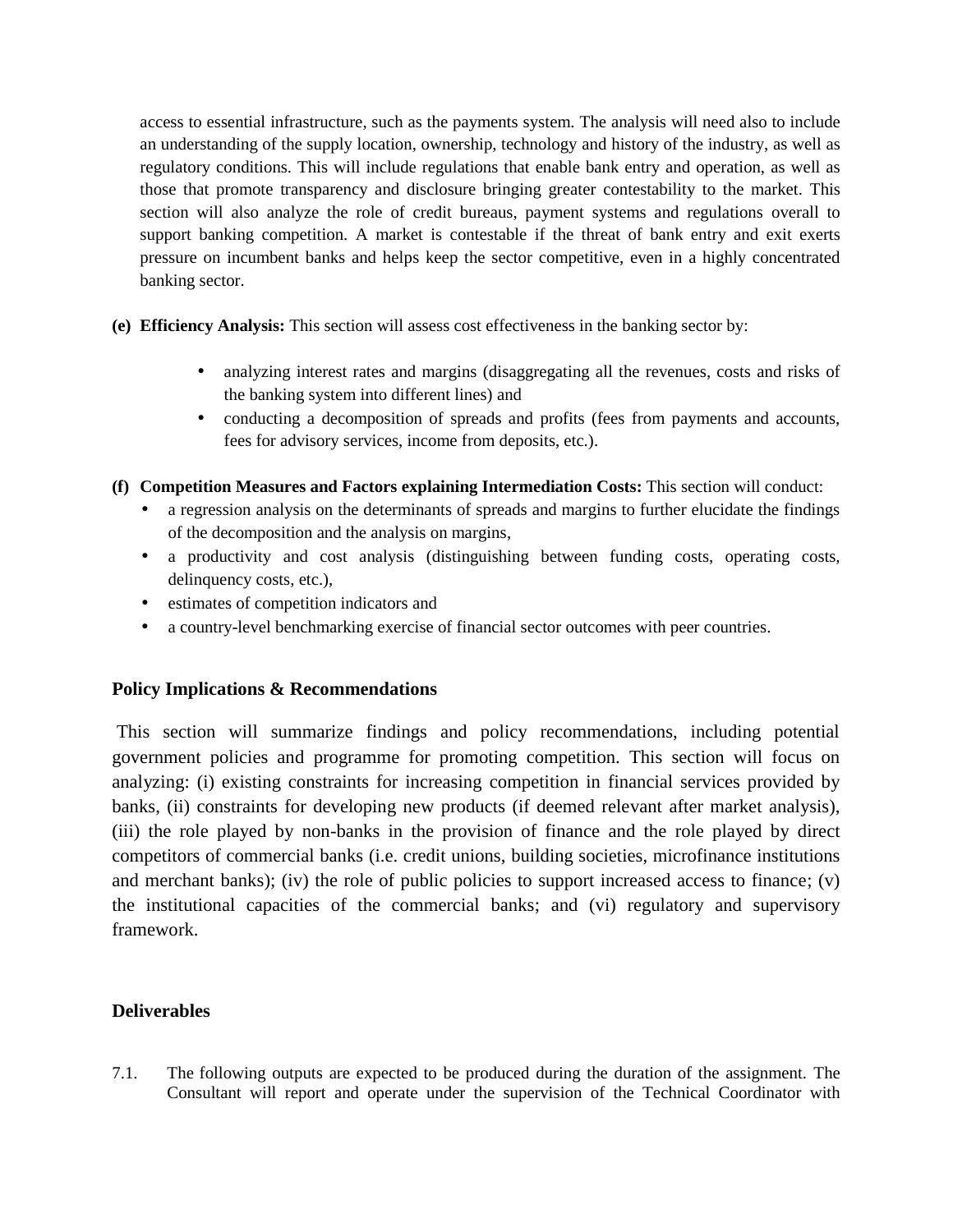responsibility for Component three. The Technical Coordinator will co-ordinate the review and approval of the deliverables prepared by the Consultant. The Steering Committee will have responsibility for the review and signing of key deliverables as listed below.

| 7.2.                                                                                                                                                                                                            |                  |                |
|-----------------------------------------------------------------------------------------------------------------------------------------------------------------------------------------------------------------|------------------|----------------|
| <b>Deliverables</b>                                                                                                                                                                                             | $#$ of<br>Weeks* | $\frac{0}{0}$  |
| Implementation plan<br>1.                                                                                                                                                                                       | 5                | 10             |
| Desk research report on availability of data and development of data<br>2.<br>requests                                                                                                                          | 1                | $\theta$       |
| Data Collection, including development of questionnaires for experts,<br>3.<br>regulators, policy makers, bankers and small businesses - probing structure,<br>contestability and effectiveness of competition. | 3                | $\theta$       |
| Design and implement supply side survey of banks to assess current<br>4.<br>capacity, business model and lending practices report                                                                               | 2                | 20             |
| Sector structure diagnostic<br>5.                                                                                                                                                                               | 6                | $\overline{0}$ |
| First Interim report with findings from the supply side survey<br>6.                                                                                                                                            | 3                | $\Omega$       |
| Revising the interim report based on comments received from the working<br>7.<br>group                                                                                                                          | 3                | 20             |
| Enabling Environment/Regulation and supervision<br>8.                                                                                                                                                           | 3                | $\overline{0}$ |
| Spread decomposition<br>9.                                                                                                                                                                                      | 1                | $\Omega$       |
| 10. Competition Tests/Regression Analysis                                                                                                                                                                       | 1                | $\overline{0}$ |
| 11. Draft Final Report writing with Policy Recommendations                                                                                                                                                      | $\overline{2}$   | $\Omega$       |
| 12. Revising the draft final report based on comments received from the<br>working group                                                                                                                        | $\overline{2}$   | 30             |
| 13. Finalisation of the report and submission to working group chair for his<br>acceptance and approval                                                                                                         | 1.5              | 20             |
| <b>Total</b>                                                                                                                                                                                                    | 29               | 100            |

\*The number of weeks are indicative from activity start to end; however some activities may be done in parallel.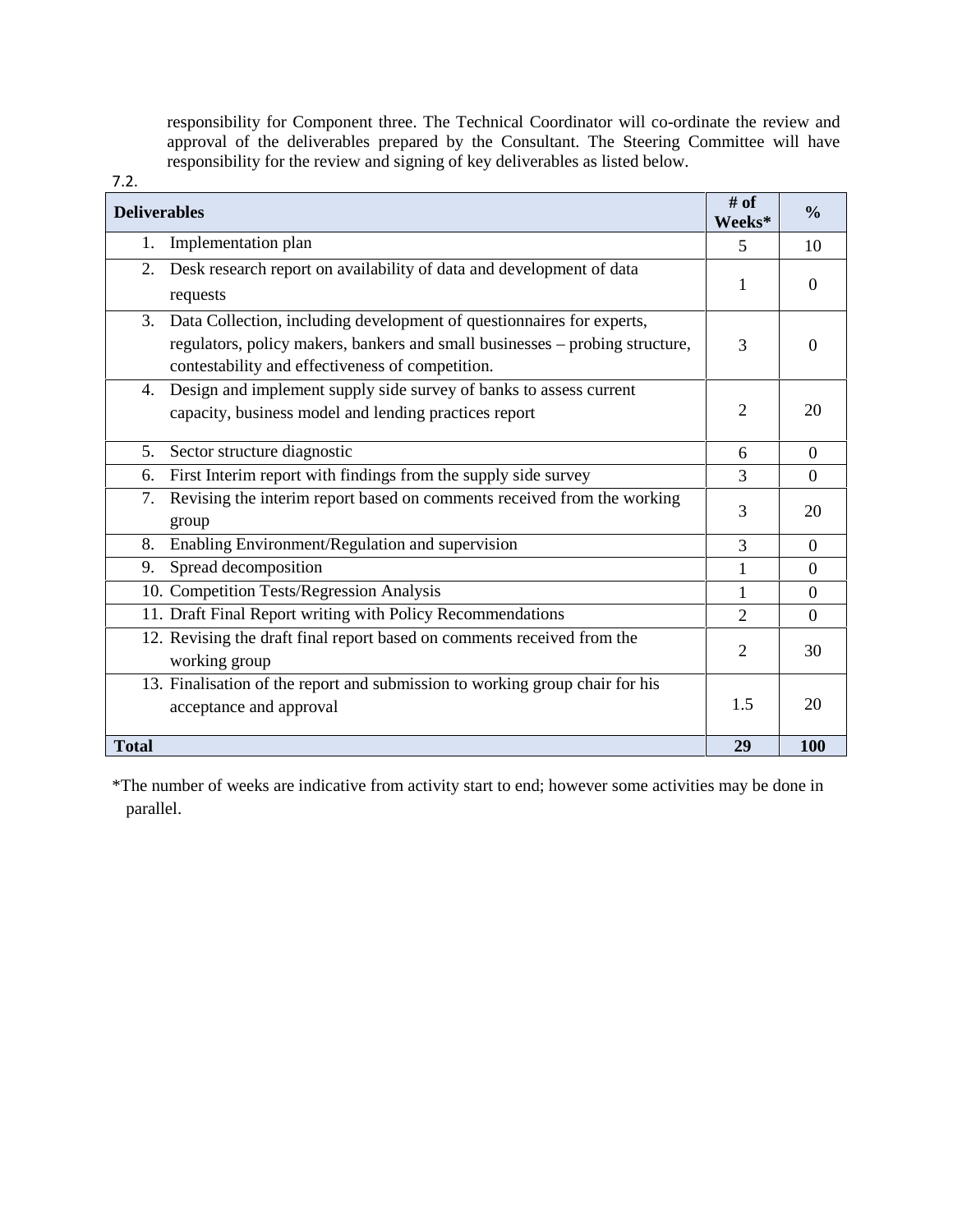### **B. QUALIFICATIONS FOR THE FIRM AND FIRM'S TEAM COMPOSITION**

### **Firm's qualifications**

## **The successful candidate will be a firm which has the following qualifications:**

- Minimum of 3 years international expertise in any of the following: (a) banking competition, (b) market development; or (c) economic research.
- Experience in doing similar projects in at least 2 developing economies or emerging markets within the last 10 years.
- A list of current and/or past clientele who had required similar expertise from the firm.
- Expertise in policy development and any of the following areas: (a) market competition, (b) banking, (c) finance.
- Expertise in both market competition and either banking or finance, is an asset.
- In addition to the foregoing, expertise in quantitative and qualitative analysis.

# **TEAM COMPOSITION – FINANCIAL SECTOR/COMPETITION EXPERTS**

In addition to the above qualifications, the team members of the Firm must be financial sector/competition experts who shall be required to have, at a minimum, the following qualifications:

# **Key Expert 1 - Team Lead**

- Graduate degree in finance, or, economics or related areas
- Minimum 5 years of financial sector experience, including work in data and business analytics and policy making
- Extensive international work experience in (a) financial sector regulation, or (b) banking regulation, (c) prudential supervision, or (e) commercial banking
- Extensive knowledge of best international standards and good practices in competition issues in the banking sector
- Extensive knowledge of payment systems and electronic/digital payment products and services would be an asset
- Experience with microfinance sector/non-bank financial institutions regulation and supervision is desired
- Proven experience in conducting assessments on competition and intermediation costs in developing countries (sample analytical pieces should be provided) would be an asset
- Extensive experience advising financial regulators and providing policy recommendations in developing countries
- Strong skills in data analysis and business analytics
- Fluency in English